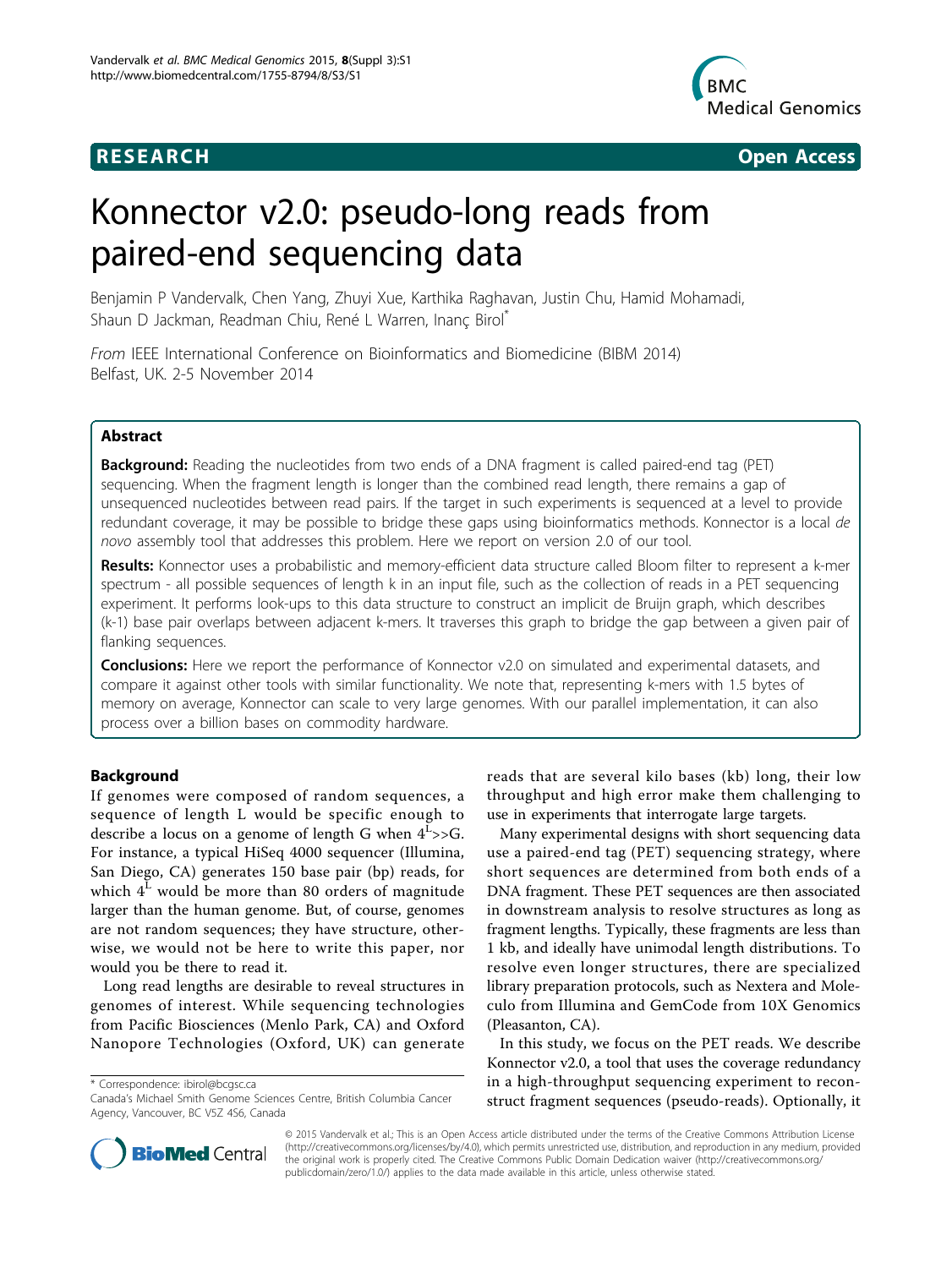<span id="page-1-0"></span>also extends those fragment sequences in 3' and 5' directions, as long as the extensions are unambiguous. The tool builds on our earlier implementation [[1\]](#page-8-0) that filled in the bases of the sequence gap between read pairs by navigating a de Bruijn graph [[2](#page-8-0)]. Konnector represents a de Bruijn graph using a Bloom filter [[3\]](#page-8-0), a probabilistic and memory-efficient data structure.

The utility of long pseudo-reads has been demon-strated before [\[4](#page-9-0)], and forms the backbone of some de novo assembly tools [[5\]](#page-9-0). Long pseudo-reads can be generated by merging overlapping PETs [[6,7\]](#page-9-0), or by localizing the sequence assembly problem around PETs [[8,9](#page-9-0)]. Our focus in this study is the latter problem.

For example, the ELOPER algorithm [[8](#page-9-0)] identifies read pairs that share an overlap in both reads simultaneously, and uses these overlaps to generate "elongated pairedend reads". The GapFiller algorithm [[9](#page-9-0)], on the other hand, formulates this problem as a collection of seedand-extend local assembly problems. The latter concept has also been implemented within the MaSuRCA de novo assembly pipeline [[5](#page-9-0)], a wrapper around the Celera Assembler software [[10\]](#page-9-0).

We benchmark Konnector v2.0 on simulated datasets, compare its performance against ELOPER [[8\]](#page-9-0), GapFiller [[9\]](#page-9-0), and a similar tool within MaSuRCA [[5\]](#page-9-0). We demonstrate its utility for assembly finishing problems and variant calling. With its frugal memory use and algorithm implementation, we show that Konnector v2.0 can handle large sequence datasets with over a billion reads from Gbp scale genomes in a timely manner. Furthermore, we note that it consistently provides highly accurate results for a range of targets.

# Implementation

Konnector creates long pseudo-reads from paired-end sequencing reads (Figure 1) by searching for connecting paths between read pairs using a Bloom filter representation of a de Bruijn graph. In addition to connecting read pairs,



typically much shorter than the error branches.

Konnector v2.0 can also extend connected or unconnected sequences by following paths from the ends of sequences up to the next branching point or dead end in the de Bruijn graph. When the sequence extension feature of Konnector v2.0 is enabled, an additional Bloom filter is employed to avoid the production of an intractable quantity of duplicate sequences. Figure [2](#page-2-0) provides a flowchart overview of the Konnector 2.0 algorithm.

# Bloom filter de Bruijn graph

As the throughput of the Illumina platforms increased rapidly to generate up to 1Tb in a six-day run with the HiSeq SBS V4 Kits, one important concern for pseudoread generating tools is their computational efficiency. In related problems, bioinformatics tools have used strategies such as parallel computing [[11](#page-9-0),[12\]](#page-9-0), FM indexing [[13,14\]](#page-9-0), and compressed data structures [[15\]](#page-9-0) for handling big data.

To fit large assembly problems in small memory, one recent approach has been the use of Bloom filters [[16](#page-9-0)[,3](#page-8-0)] to represent de Bruijn graphs, as demonstrated by the Minia assembler [[17\]](#page-9-0). Konnector adopts a similar approach. Briefly, a Bloom filter is a bit array that acts as a compact representation of a set, where the presence or absence of an element in the set is indicated by the state of one or more bits in the array. The particular position of the bits that correspond to each element is determined by a fixed set of hash functions. While Bloom filters are very memory-efficient, the principal challenge of developing Bloom filter algorithms is in dealing with the possibility of false positives. A false positive occurs when the bit positions of an element that is not in the set collide with the bit positions of an element that is in the set. In the context of Bloom filter de Bruijn graphs, false positives manifest themselves as false branches, as depicted by the yellow nodes in Figure 1.

In the first step of the algorithm (Figure [2](#page-2-0), step  $(1)$ ), the Bloom filter de Bruijn graph is constructed by shredding the input reads into k-mers, and loading the k-mers into a Bloom filter. To diminish the effect of sequencing errors at later stages of the algorithm, k-mers are initially propagated between two Bloom filters, where the first Bloom filter contains k-mers that have been seen at least once, and the second Bloom filter contains k-mers that have been seen at least twice. At the end of k-mer loading, the first Bloom filter is discarded, and the second Bloom filter is kept for use in the rest of the algorithm. We note here that only the k-mers of the input reads, corresponding to the nodes in the de Bruijn graph, are stored in the Bloom filter whereas there is no explicit storage of edges. Instead, the neighbours of a k-mer are determined during graph traversal by querying for the presence of all four possible neighbours (i.e. single base extensions) at each step.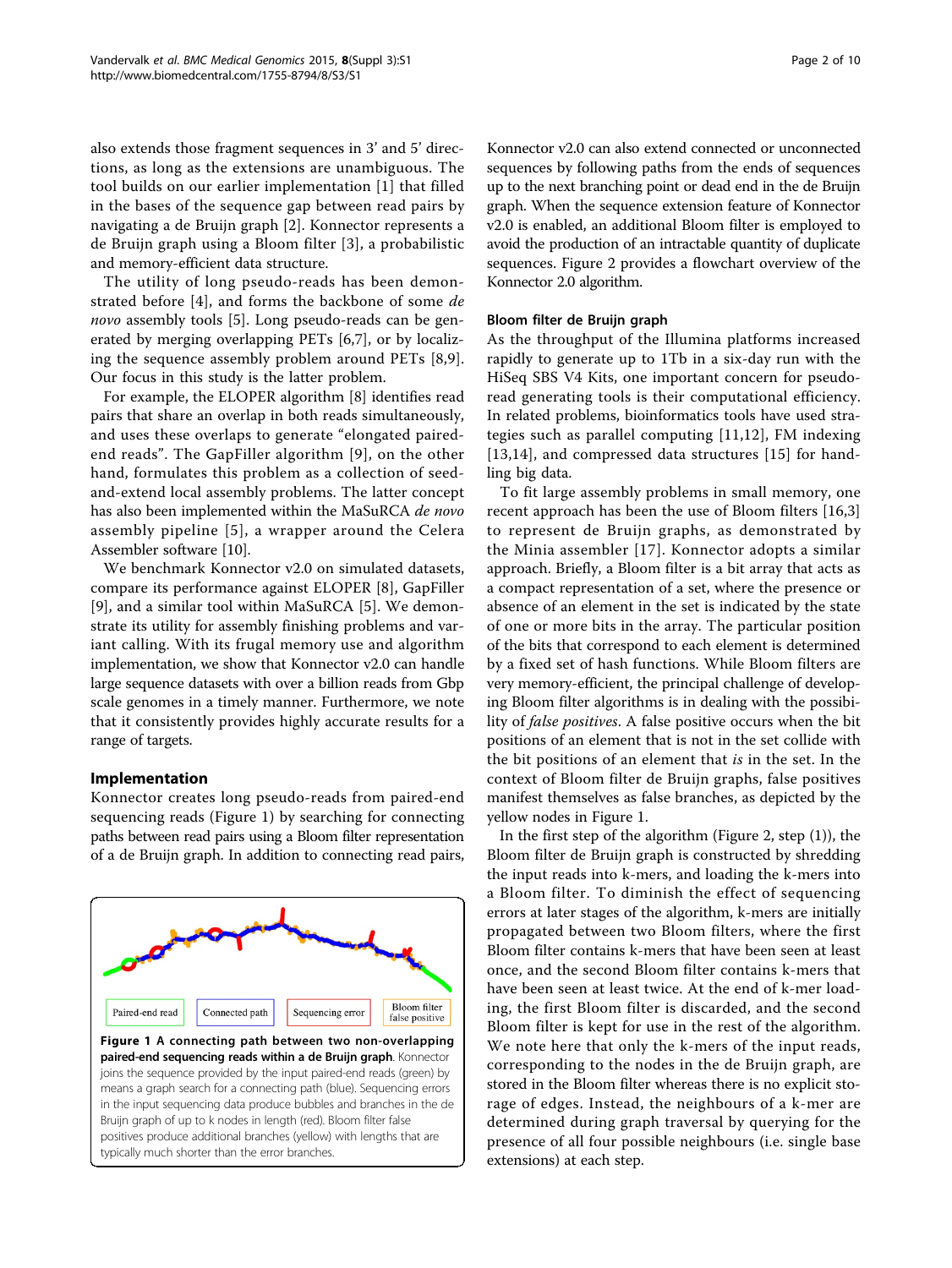<span id="page-2-0"></span>Vandervalk et al. BMC Medical Genomics 2015, 8(Suppl 3):S1 http://www.biomedcentral.com/1755-8794/8/S3/S1



Figure 2 The Konnector2 algorithm. (1): The algorithm builds a Bloom filter representation of the de Bruijn graph by loading all k-mers from the input paired-end sequencing data. (2): For each read pair, a graph search for connecting paths within the de Bruijn graph is performed. (3): If one or more connecting paths are found, a consensus sequence for the paths is built. (4): If no connecting paths are found, error-correction is attempted on reads 1 and 2. (5) and (6): the algorithm queries for the existence of either the consensus connecting sequence or the errorcorrected reads in the "duplicate filter". The duplicate filter is an additional Bloom filter, separate from the Bloom filter de Bruijn graph, which tracks the parts of the genome that have already been assembled. (7) and (8): If one or more of the k-mers in the query sequence are not found in the duplicate filter, the sequence is extended outwards in the de Bruijn graph, until either a dead end or a branching point is encountered in the graph. Finally, the extended sequences are written to the output pseudo-reads file.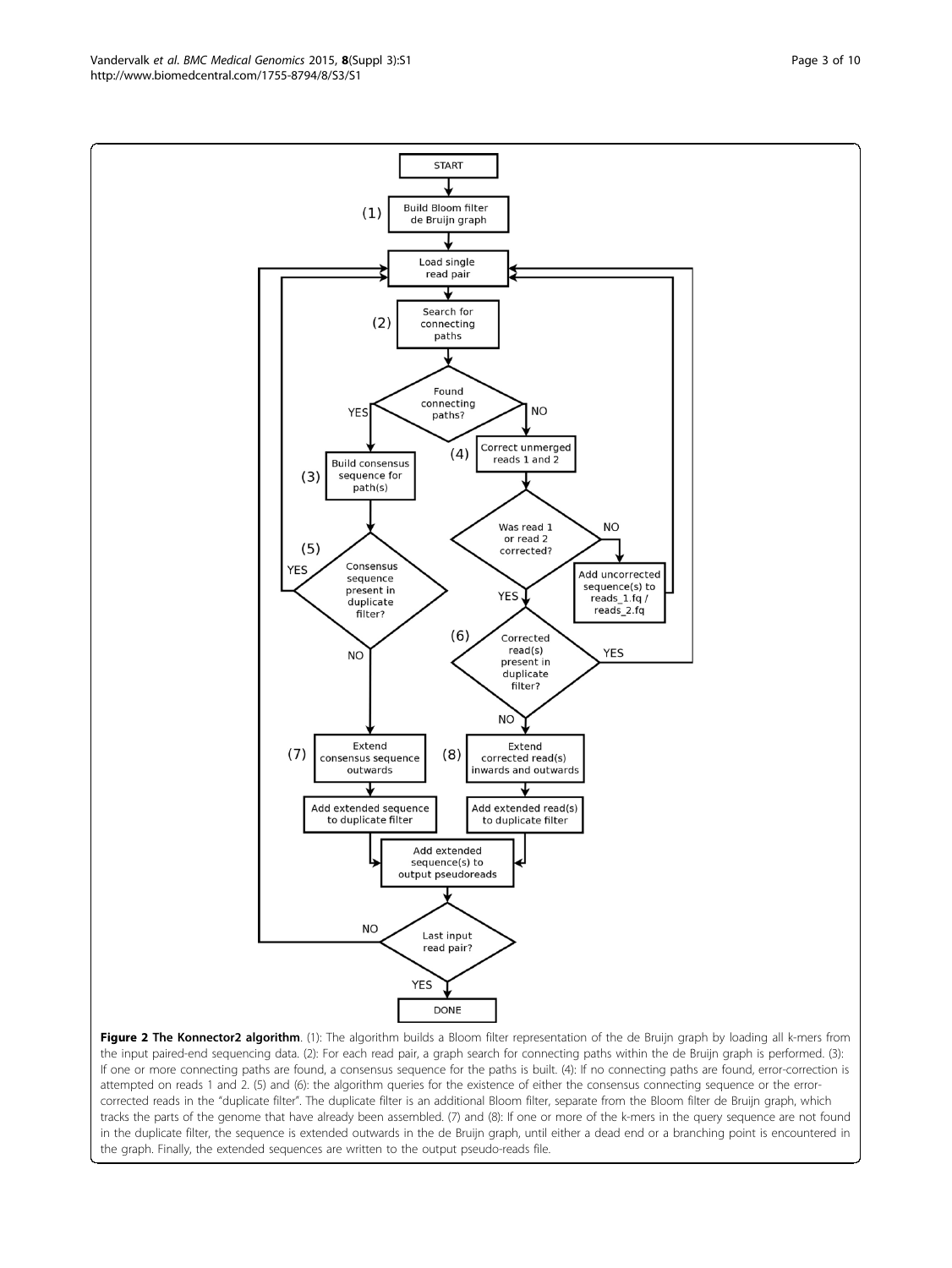#### Searching for connecting paths

In a second pass over the input sequencing data, Konnector searches for connecting paths within the de Bruijn graph between each read pair (Figure [2,](#page-2-0) step (2)). The graph search is initiated by choosing a start k-mer in the first read and a goal k-mer in the second read, and is carried out by means of a depth-limited, bidirectional, breadth-first search between these two k-mers.

The start and goal k-mers are selected to reduce the probability of dead-end searches due to sequencing errors or Bloom filter false positives. First, the putative non-error k-mers of each read are identified by querying for their existence in the Bloom filter de Bruijn graph. (Recall that after the loading stage, this Bloom filter only contains k-mers that occur twice or more.) Next, the algorithm attempts to find a consecutive run of three non-error k-mers within the read, and chooses the k-mer on the distal end (i.e. 5' end) of the run as the start/goal k-mer. This method ensures that if the chosen start/goal k-mer is a Bloom filter false positive, the path search will still proceed through at least two more k-mers instead of stopping at a dead end. In the likely case that there are multiple runs of "good" k-mers within a read, the run that is closest to the 3' (gap-facing) end of the read is chosen, in order reduce the depth of subsequent path search. In the case that there are no runs of three good k-mers, the algorithm falls back to using the longest run found (i.e. two k-mers or a single k-mer).

Once the start and goal k-mers have been selected, Konnector performs the search for connecting paths. In order to maximize the accuracy of the sequence connecting the reads, it is important for the algorithm to consider all possible paths between the reads, up to the depth limit dictated by the DNA fragment length. For this reason, a breadth-first search is employed rather than a shortest path algorithm such as Dijkstra or A\*. Konnector implements a bidirectional version of breadth-first search, which improves performance by conducting two halfdepth searches, and thus reducing the overall expansion of the search frontier. The bidirectional search is implemented by alternating between two standard breadth-first searches that can "see" each other's visited node lists. If one search encounters a node that has already been visited by the other search, the edge leading to that node is recorded as a "common edge", and the search proceeds no further through that particular node. As the two searches proceed, all visited nodes and edges are added to a temporary, in-memory "search graph". This facilitates the final step, where the full set of connecting paths are constructed by performing an exhaustive search both backwards and forwards from each common edge towards the start and goal k-mers, respectively.

If the search algorithm finds a unique path between the start and goal k-mers, then the path is converted to a DNA sequence, and is used to join the read sequences into a single pseudo-read. In the case of multiple paths, a multiple sequence alignment is performed, and the resulting consensus sequence is used to join the reads instead (Figure [2](#page-2-0), step (3)). In order to fine-tune the quality of the results, the user may specify limits with respect to the maximum number of paths that can be collapsed to a consensus and/or the maximum number of mismatches that should be tolerated between alternate paths.

#### Extending connected and unconnected sequences

Konnector v2.0 introduces a new capability to extend both connected and unconnected sequences by traversing from the ends of sequences to the next branching point or dead-end in the de Bruijn graph (Figure [2,](#page-2-0) steps (7) and (8)). If a read pair is successfully connected, the algorithm will extend the pseudo-read outwards in both directions; if the read pair is not successfully connected, each of the two reads will be extended independently, both inwards and outwards. The extensions are seeded in the same manner described above for the connecting path searches; a putative non-error k-mer is selected near the end of the sequence, and following two consecutive non-error k-mers if possible.

The extension of connected reads or unconnected reads that are contained within the same linear path of the de Bruijn graph results in identical sequences. For this reason, the algorithm uses an additional Bloom filter to track the k-mers of sequences that have already been assembled. (Hereafter this Bloom filter will be referred to as the "duplicate filter" in order to reduce confusion with the Bloom filter de Bruijn graph.)

The logic for tracking duplicate sequences differs for the cases of connected and unconnected read pairs. In the case of connected reads, only the k-mers of the connecting sequence are used to query the duplicate filter (Figure [2](#page-2-0), step (5)). By virtue of being present in the Bloom filter de Bruijn graph, the connecting k-mers are putative non-error k-mers that have occurred at least twice in the input sequencing data, and thus a 100% match is expected in the case that the genomic region in question has already been covered. If one or more k-mers from the connecting sequence are not found in the duplicate filter, the pseudo-read is kept and is extended outwards to its full length (Figure [2](#page-2-0), step (7)). The k-mers of the extended sequence are then added to the duplicate filter, and the sequence is written to the output pseudo-reads file.

In the case of unconnected reads, the reads must first be corrected prior to querying the duplicate filter (Figure [2](#page-2-0), step (4)). This is done by first extracting the longest contiguous sequence of non-error k-mers within the read, where k-mers that are present in the Bloom filter de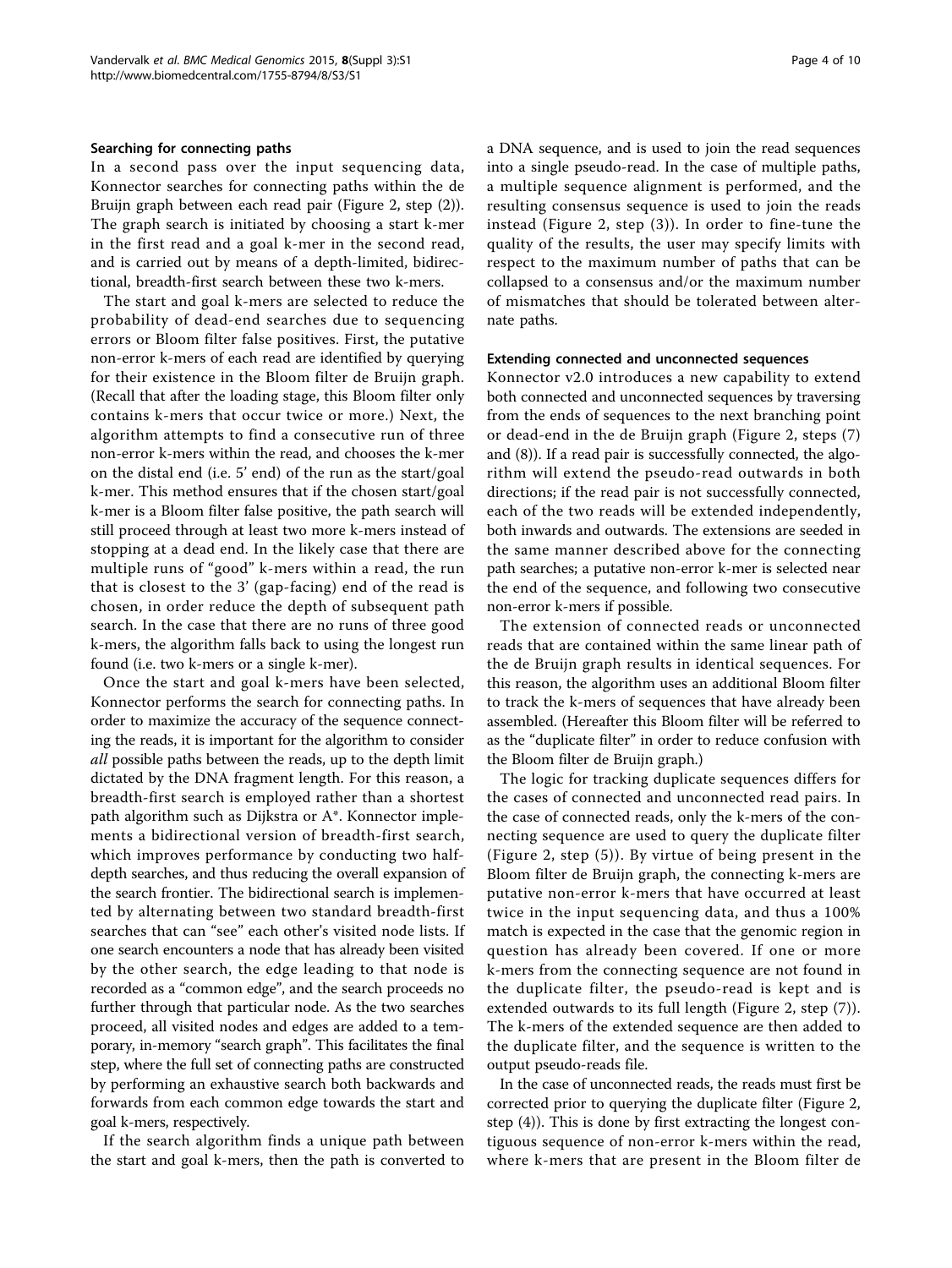Bruijn graph are considered to be putative non-error k-mers. An additional step is then performed to correct for recurrent read-errors that may have made it past the two-level Bloom filter. Starting from the rightmost k-mer of the selected subsequence, the algorithm steps left by k nodes, aborting the correction step if it encounters a branching point or dead-end before walking the full distance. As the longest branch that can be created by a single sequencing error is k nodes, this navigates out of any possible branch or bubble created by an error (red nodes of Figure [1\)](#page-1-0). Finally, the algorithm steps right up to  $(k+1)$ nodes to generate a high confidence sequence for querying the duplicate filter. The second rightward step stops early upon encountering a branching point or dead-end, but any sequence generated up to that point is kept, and is still used to query the duplicate filter. Following error correction, the subsequent steps for handling unconnected reads are similar to the case for connected reads. If the high confidence sequence contains k-mers that are not found in the duplicate filter, the sequence is extended to its full length, added to the duplicate filter, and written to the output pseudo-reads file.

Finally, some additional look-ahead logic is employed in the extension algorithm to handle the common cases of false positive branches and simple bubbles created by heterozygous SNPs. All branches shorter than or equal to three nodes in length are assumed to be false positive branches and are ignored during extension. Upon reaching a fork with two (non-false-positive) branches, a look-ahead of  $(k+1)$  nodes is performed to see if the branches re-converge. If so, the bubble is collapsed and the extension continues.

# Results and discussion

# Read-elongation tools comparison

To evaluate Konnector v2.0, we performed a comparison with several other read-elongation tools: ELOPER [[8](#page-9-0)], GapFiller [[9](#page-9-0)], the MaSuRCA super-reads module [[5\]](#page-9-0), and the previously published version of Konnector [\[1](#page-8-0)].

ELOPER v1.2 (ELOngation of Paired-End Reads) [\[8](#page-9-0)] operates by calculating gapped overlaps between read pairs, where a gapped overlap requires simultaneous overlap of both reads across two read pairs. The main idea of the algorithm is that overlaps across read pairs yield higher-confidence sequence extensions than overlaps between individual reads alone. The program produces extended paired-end reads as output and single-end pseudo-reads in cases where paired reads can be extended far enough to overlap with their mates. The all-by-all computation of gapped overlaps between read pairs is realized using a hash table-based approach.

GapFiller v2.1.1 [[9](#page-9-0)] fills the sequencing gap between paired-end reads using a seed-and-extend approach, where each input read is considered in turn as a seed.

Reads are iteratively extended towards their mates by identifying overlapping reads, building a consensus sequence for the extension, and then repeating the process with extended sequence. GapFiller uses the eventual overlap of an extended read with its mate as a correctness check, and chooses not to continue the extension beyond the fragment length in favour of higher confidence results. The algorithm for detecting overlaps is implemented by computing some fingerprint values for the prefixes and suffixes of each read, and storing the mapping between fingerprints and reads in a hash-table. In order to calculate the consensus sequences during extension, the full set of input read sequences is stored in memory using a compressed 2-bit representation.

MaSuRCA v2.2.1 [[5\]](#page-9-0) is an extension of the CABOG overlap-layout-consensus assembler [[18](#page-9-0)] that preprocesses the input short sequencing reads to generate a highlyreduced set of "super-reads" for input to the Celera assembler [\[10](#page-9-0)]. Much like the extension feature of Konnector v2.0, the super-reads are generated by extending the reads outward to the next branching point or dead-end within a de Bruijn graph. These "k-unitig" sequences are then joined by spanning read pairs or bridging single-end reads, in cases where such links are unambiguous.

The previously published version of Konnector [\[1](#page-8-0)] uses the same concept for connecting read pairs as Konnector v2.0, but does not include the sequence extension or duplicate filtering logic. Its output format is most similar to GapFiller, in the sense that it generates one fragmentlength sequence for each successfully connected read pair.

We compared the performance and results of the tools across four paired-end sequencing data sets from organisms with a wide range of genome sizes: E. coli, S. cerevisiae, C. elegans, and H. sapiens (Table [1\)](#page-5-0). The E. coli data set consists of 100 bp synthetic reads generated with the pIRS read simulator [[19\]](#page-9-0) using a 0.1% error rate, 50x coverage, and an insert size of  $400 \pm 50$  bp, while the other three data sets are experimental pairedend Illumina sequencing data with coverage levels ranging from 26x to 76x.

For each combination of data set and tool, we measured running time, peak memory usage, N50 length of the output pseudo-reads, sum length of the misassembled pseudo-reads, and percent coverage of the reference genome (Table [2](#page-5-0)). The N50 length was calculated using the QUAST [[20](#page-9-0)] assembly assessment tool, except for the human data set where the 'abyss-fac' utility (ABySS v1.5.2 [[11](#page-9-0)]) was used instead. The "Misassembled Reads Length" column of Table [2](#page-5-0) was also calculated by QUAST, and reports the sum length of all pseudo-reads that had split alignments to the reference with distance greater 1 kb, overlap greater 1 kb, or mappings to different strands/chromosomes. We found that QUAST was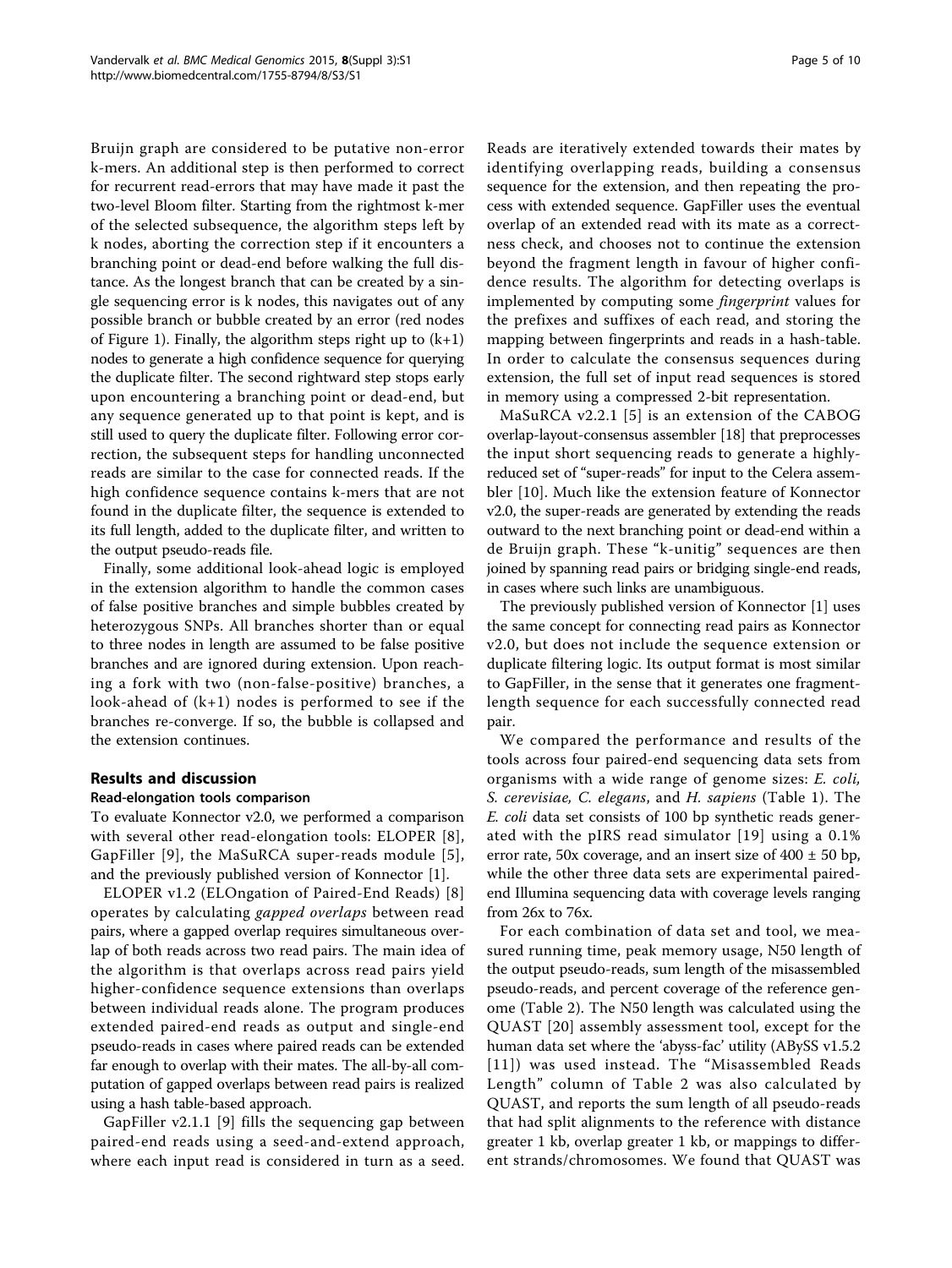#### <span id="page-5-0"></span>Table 1. Datasets analyzed

| Organism             | Genome Size | NGS data source                | Read length (bp) | Read pairs (M) | Fragment size (bp) | Fold coverage |
|----------------------|-------------|--------------------------------|------------------|----------------|--------------------|---------------|
| E.coli<br>$K-12$     | 5 Mbp       | Simulated                      | PE100            | 1.2            | 400                | 50X           |
| S. cerevisiae        | 12 Mbp      | Experimental<br>SRA: FRR156523 | PE100            | 1.6            | 300                | 26X           |
| C.elegans            | 97 Mbp      | Experimental<br>SRA:FRR294494  | PE100            | 44.7           | 450                | 89X           |
| H.sapiens<br>NA19238 | 3 Gbp       | Experimental<br>SRA:ERR309932  | PE250            | 457.0          | 550                | 76X           |

#### Table 2. Comparative analysis of read elongation tools

|                           | <b>Running time</b><br>(hms)     | Peak memory<br>(MB)               | <b>N50</b><br>(bp) | Misassembled Reads Length<br>(bp) | Percent genome coverage |
|---------------------------|----------------------------------|-----------------------------------|--------------------|-----------------------------------|-------------------------|
| E. coli (synthetic)       |                                  |                                   |                    |                                   |                         |
| <b>FI OPFR</b>            | 10m46s                           | 19013                             | 501                | 16146                             | 100.00                  |
| GapFiller                 | 32m39s                           | 476                               | 396                | 14103                             | 100.00                  |
| MaSuRCA super-reads       | 2m56s                            | 4669                              | 54103              | $\mathbf 0$                       | 100.00                  |
| Konnector ( $k = 50$ )    | 6m15s                            | 81                                | 406                | 3133                              | 100.00                  |
| Konnector 2 ( $k = 70$ )  | 5m0s                             | 100                               | 32012              | 276                               | 99.99                   |
| S. cerevisiae             |                                  |                                   |                    |                                   |                         |
| <b>ELOPER</b>             | 97h55m23s                        | 37119                             | 144                | 71426                             | 99.32                   |
| GapFiller                 | 3h13m18s                         | 666                               | 332                | 96869                             | 97.04                   |
| MaSuRCA super-reads       | 4m2s                             | 5294                              | 1684               | 129828                            | 98.67                   |
| Konnector ( $k = 50$ )    | 8m34s                            | 231                               | 315                | 75435                             | 97.94                   |
| Konnector 2 ( $k = 40$ )  | 7 <sub>m1s</sub>                 | 232                               | 4690               | 67505                             | 98.99                   |
| C. elegans                |                                  |                                   |                    |                                   |                         |
| <b>ELOPER</b>             | exceeds available memory (120GB) |                                   |                    |                                   |                         |
| GapFiller                 | exceeds available memory (120GB) |                                   |                    |                                   |                         |
| MaSuRCA super-reads       | 2h2m17s                          | 80742                             | 2554               | 1925740                           | 99.98                   |
| Konnector ( $k = 55$ )    | 5h5m21s                          | 1954                              | 475                | <b>NA</b>                         | 99.80                   |
| Konnector 2 ( $k = 80$ )  | 3h30m23s                         | 2193                              | 6232               | 837480                            | 99.88                   |
| H. sapiens (NA19238)      |                                  |                                   |                    |                                   |                         |
| <b>ELOPER</b>             | not attempted                    |                                   |                    |                                   |                         |
| GapFiller                 | not attempted                    |                                   |                    |                                   |                         |
| MaSuRCA super-reads       |                                  | exceeds available memory (120 GB) |                    |                                   |                         |
| Konnector ( $k = 150$ )   | 4d9h15m48s                       | 410381                            | 556                | <b>NA</b>                         | 94.15                   |
| Konnector 2 ( $k = 180$ ) | 20h47m24s                        | 471905                            | 3051               | <b>NA</b>                         | 94.01                   |

not able to scale to an analysis of the human Konnector and Konnector v2.0 pseudo-reads, and so those results were omitted from Table 2. Finally, the genome coverage results were calculated by aligning the pseudo-reads to the reference with bwa mem v0.7.12 [[21\]](#page-9-0), with the multimapping option (-a) turned on, and then using the resulting BAM file as input to the bedtools v2.17.0 [[22](#page-9-0)] 'genomecov' command.

The Konnector and Konnector v2.0 jobs for the comparison were run across a range of k-mer lengths to achieve the best possible results. For the previous version of Konnector, the run with the highest percentage

of connected read pairs was selected, whereas for Konnector v2.0, a k-mer size was selected that provided a favourable combination of both N50 and misassembled reads length (Figure [3\)](#page-6-0).

From the results of Table 2, we observe that MaSuRCA was generally the fastest tool. While Konnector and Konnector v2.0 showed competitive run times, ELOPER and GapFiller were notably slower, and did not scale well to larger data sets. In the category of memory usage, both versions of Konnector outperformed the competitors by more than an order of magnitude due to their use of Bloom filters rather than hash tables.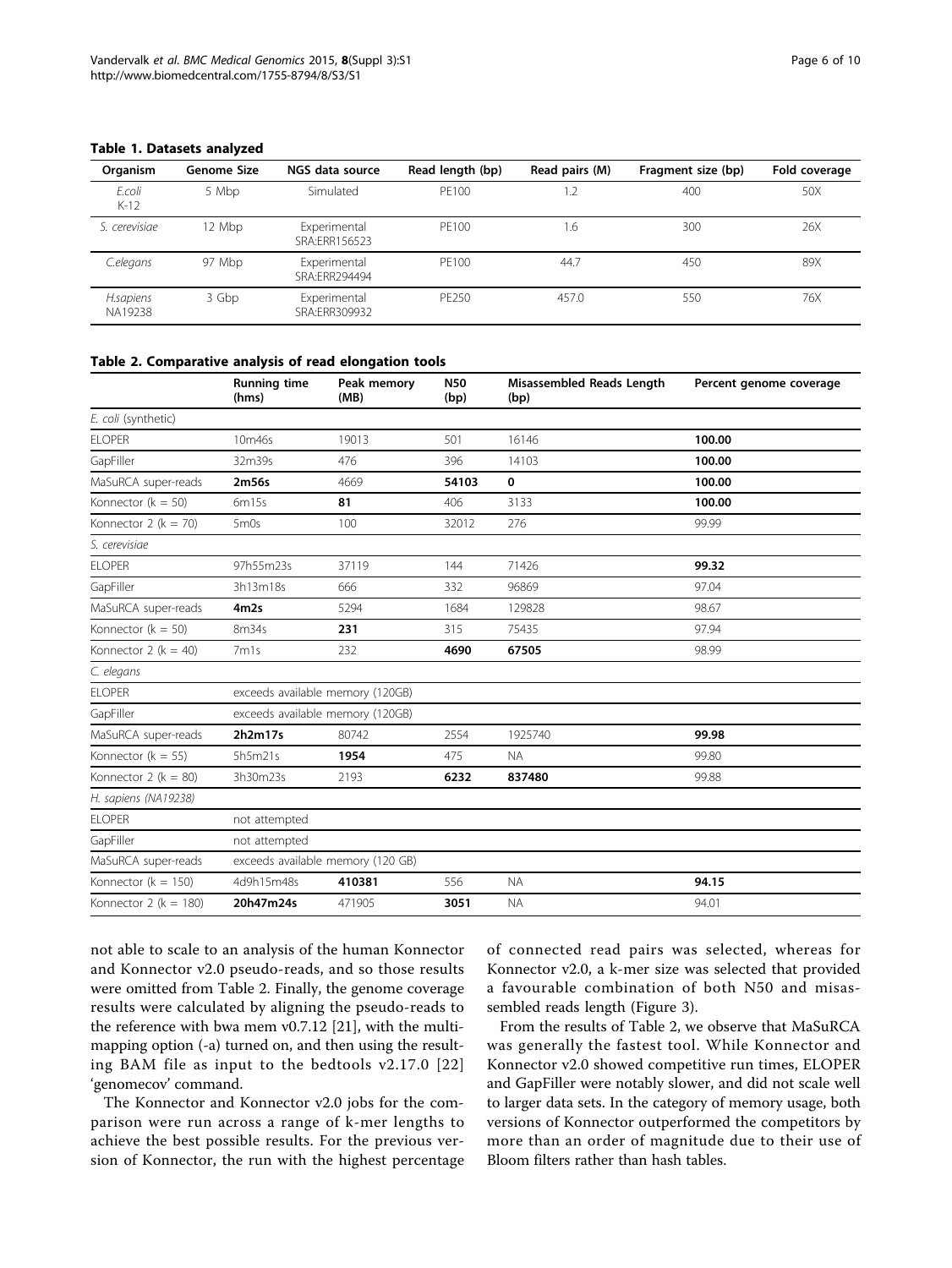<span id="page-6-0"></span>

The N50 and Misassembled Reads Length results from Table [2](#page-5-0) are plotted in Figure 3, with additional data points shown for alternate runs of Konnector v2.0 with different k-mer sizes. The plots show that Konnector 2 generated the longest pseudo-reads and the least misassembled sequence for the experimental S. cerevisiae and C. elegans data sets, while MaSuRCA generated the longest and most accurate pseudo-reads for the synthetic E. coli data set.

Working with a maximum of 120 GB available memory on any single machine, Konnector and Konnector v2.0 were the only tools that could be run on the largest of the four data sets in Table [2](#page-5-0) (H. sapiens). One of the main advantages of Konnector for this data set was the ability to split work across machines. This was accomplished by first building a reusable Bloom filter file with the companion 'abyss-bloom' utility (ABySS v1.5.2), and then sharing this file across 20 parallel Konnector jobs, each processing a disjoint subset of the paired-end reads. The two-level Bloom filter size was 40 GB, and each of the jobs was run on a machine with 12 cores and 48 GB RAM. The wall clock time for the job was less than 24 hours, and the aggregate memory requirement for job was just under 0.5TB. We note that the larger memory usage of Konnector v2.0 is due to the use of an additional Bloom filter for tracking duplicate sequences. The large improvement in running time between Konnector and Konnector v2.0 on the H. sapiens data set is due primarily to the introduction of multithreaded Bloom filter construction in Konnector v2.0.

# Sealer: a Konnector-based gap-closing application

A natural application to Konnector includes automated finishing of genomes, by systematically targeting all regions of unresolved bases, or gaps, in draft genomes of wide-ranging sizes. This is accomplished by first identifying these scaffold gaps, deriving flanking sequences on the 5' and 3' ends of each gap, running Konnector with comprehensive short read data set, and patching the gaps by placing successfully merged sequences in those regions. We have developed a stand-alone utility called Sealer for this specific application [[23\]](#page-9-0).

To test the utility of Konnector for filing scaffold gaps, we ran Sealer on an ABySS E. coli genome assembly (5 Mbp) and, to assess the scalability of the approach, on an ABySS H. sapiens (3.3 Gbp) draft assembly of nextgeneration Illumina sequences (SRA:ERR309932) derived from the 1000 Genomes Project (individual NA19238) (Table [3\)](#page-7-0). For E. coli, we were able to successfully close all but one gap using a single k-mer size of 90 bp. On the human assembly, gaps were closed with Sealer using 31 k-mers (250 - 130 bp, decrementing by 10, and 125 - 40 bp, decrementing by 5; parameters for Konnector were -B 1000 -F 700 -P10), and compared the result to two similar tools GapFiller (v1.10) [\[24\]](#page-9-0) and SOAPdenovo2 GapCloser (v1.12) [[25](#page-9-0)]. Default settings were used for both tools in our tests, maximizing the number of compute threads, when needed (-t 16 for GapCloser on the human data set). On the H. sapiens draft assembly GapFiller was manually stopped after running for over 350 hours (approximately 14 days)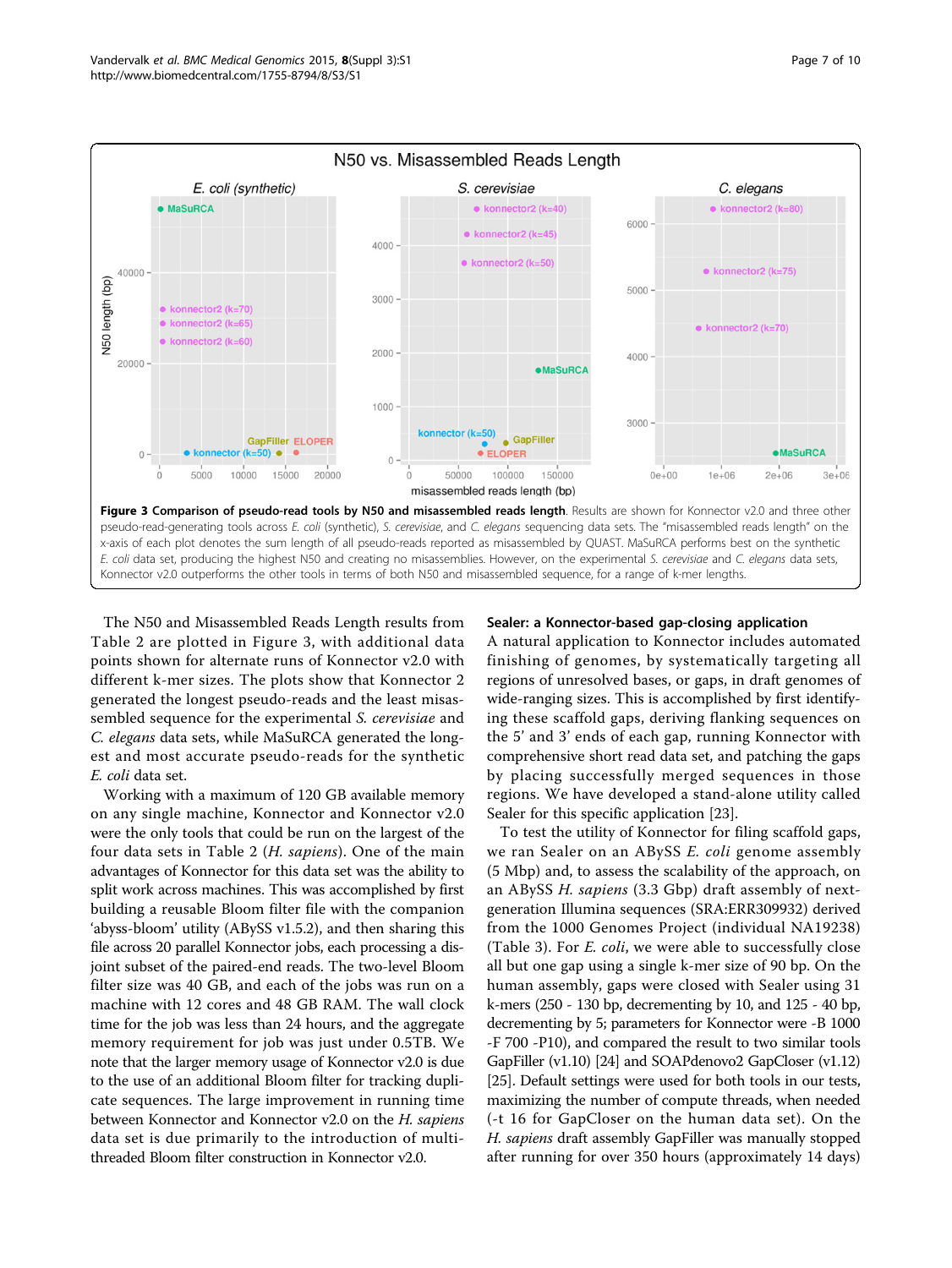| Draft genome species | Total gaps | Software  | Gaps completely closed | % Success | Wall clock time (hh:mm)                 | Memory (GB) |
|----------------------|------------|-----------|------------------------|-----------|-----------------------------------------|-------------|
| E. coli              | 18         | Sealer K2 | 17                     | 94.4      | 00:01                                   | 0.5         |
|                      |            | Sealer K1 | 17                     | 94.4      | 00:20                                   | 0.5         |
|                      |            | GapCloser |                        | 11.1      | 00:05                                   | 25.7        |
|                      |            | GapFiller | 15                     | 83.3      | 00:43                                   | 0.4         |
| H. sapiens           | 237,406    | Sealer K2 | 127,242                | 53.6      | 12:09                                   | 22.2        |
|                      |            | Sealer K1 | 120,676                | 50.8      | 29:19                                   | 22.2        |
|                      |            | GapCloser | 116,297                | 48.9      | 83:15                                   | 178.1       |
|                      |            | GapFiller |                        |           | Incomplete. Terminated after 353 hours. |             |

<span id="page-7-0"></span>Table 3. Performance evaluation of Sealer and other gap-filling applications for finishing draft genomes

without completion or output. All Sealer processes were executed on a 12-core computer running CentOS 5.4 with two Intel Xeon X5650 CPUs @ 2.67 GHz and 48 GB RAM. GapFiller and GapCloser were benchmarked on a machine using CentOS 5.10 with 16 cores @ 2.13 GHz, 125 GB RAM. The GapCloser run on the H. sapiens data ran on a CentOS 5.9 with 16 cores @ 2.13 GHz and 236 GB RAM to allow for its high memory requirement. We also compared the results of Sealer with two versions of Konnector on the E. coli and H. sapiens dataset, and noticed a marked improvement in speed of execution: ~12 h compared to ~29 h runs on human data with Konnector v2.0 and Konnector v1.0, respectively. We also noted improved sensitivity in Sealer results, when used in conjunction with Konnector v2.0 (6,566 or 2.8% more gaps closed). To test the limits of scalability of Konnector, we applied Sealer on a draft white spruce genome assembly of length 20 Gbp [[26](#page-9-0)] (data not shown).

# KVarScan: a Konnector-based method for indel detection

Konnector long pseudo-reads can potentially improve the sensitivity of existing variant detection pipelines. To explore this idea, we conducted an experiment where we detected insertions and deletions (indels) using VarScan [[27\]](#page-9-0) 'pileup2indel' (version 2.3.7 with default parameters), and compared the results when using either regular reads or Konnector pseudo-reads as input. We refer to the two protocols as VarScan and KVarScan, respectively. For KVarScan, Konnector reads were generated by running Konnector on regular reads for a range of k-mer sizes from 90 bp to 30 bp, with a step size of 10 bp. Starting with the largest k-mer size of 90 bp, left over read pairs that were not connected were used for the next run of Konnector with the next smaller k-mer size. After running Konnector with a k-mer size of 30 bp, any remaining unconnected reads were used concurrently with the connected reads as input to the VarScan run. All connected reads output from the -p/–all-paths and -o/–output-prefix parameters of Konnector were used. The other parameters used for Konnector included: max path set to 4 (-P), max mismatches set to nolimit (-M), path identity set to 98  $(-X)$ , max branches set to 100  $(-B)$ , max fragment set to 525 (-F). Prior to the Konnector runs, a Bloom filter for each k-mer size was built using the abyss-bloom utility with the trim quality (-q) set to 15 and levels (-l) set to 2.

We performed a comparison of the VarScan and KVarScan methods on synthetic human data from chromosome 10 by simulating indels in the size range of 10 - 200 bp on hg19 using RSVsim v1.2.1 [\[28](#page-9-0)]. A final number of 224 insertions (10 - 192 bp) and 216 deletions (10-144 bp) were generated. We used pIRs v1.1.1 [[19](#page-9-0)] to generate a diploid human chromosome 10 sequence, and combined it with the rearranged sequence to simulate a 30x coverage library of 100 bp Illumina PET reads. The average insert size was set at 400 bp; default parameters were used otherwise.

Both VarScan and KVarScan were able to detect small indels as short as 10 bp, the shortest available in the simulated data. However, the maximum size of indels detected by VarScan was 30 bp, while it was 99 bp for the KVarScan protocol. As illustrated by the distributions of the sizes of indels detected in Figure [4](#page-8-0), we note that the use of long pseudo-reads generated by Konnector expands the range detection for VarScan. Hence, long pseudo-reads may find an application for profiling cancer genomes and other genomes that harbour structural variations that would otherwise be missed by shorter sequence reads.

# Conclusions

Long reads are highly desirable for both de novo assembly applications and reference-based applications such as variant calling. While long read sequencing technologies such Pacific Biosciences (Menlo Park, CA) and Oxford Nanopore Technologies (Oxford, UK) have yet to hit the mainstream, bioinformatics algorithms continue to be developed to better exploit the sequence and distance information captured by Illumina pairedend sequencing reads, currently ranging in length from 150 - 300 bp and spanning DNA fragments with sizes of 300 - 1000 bp.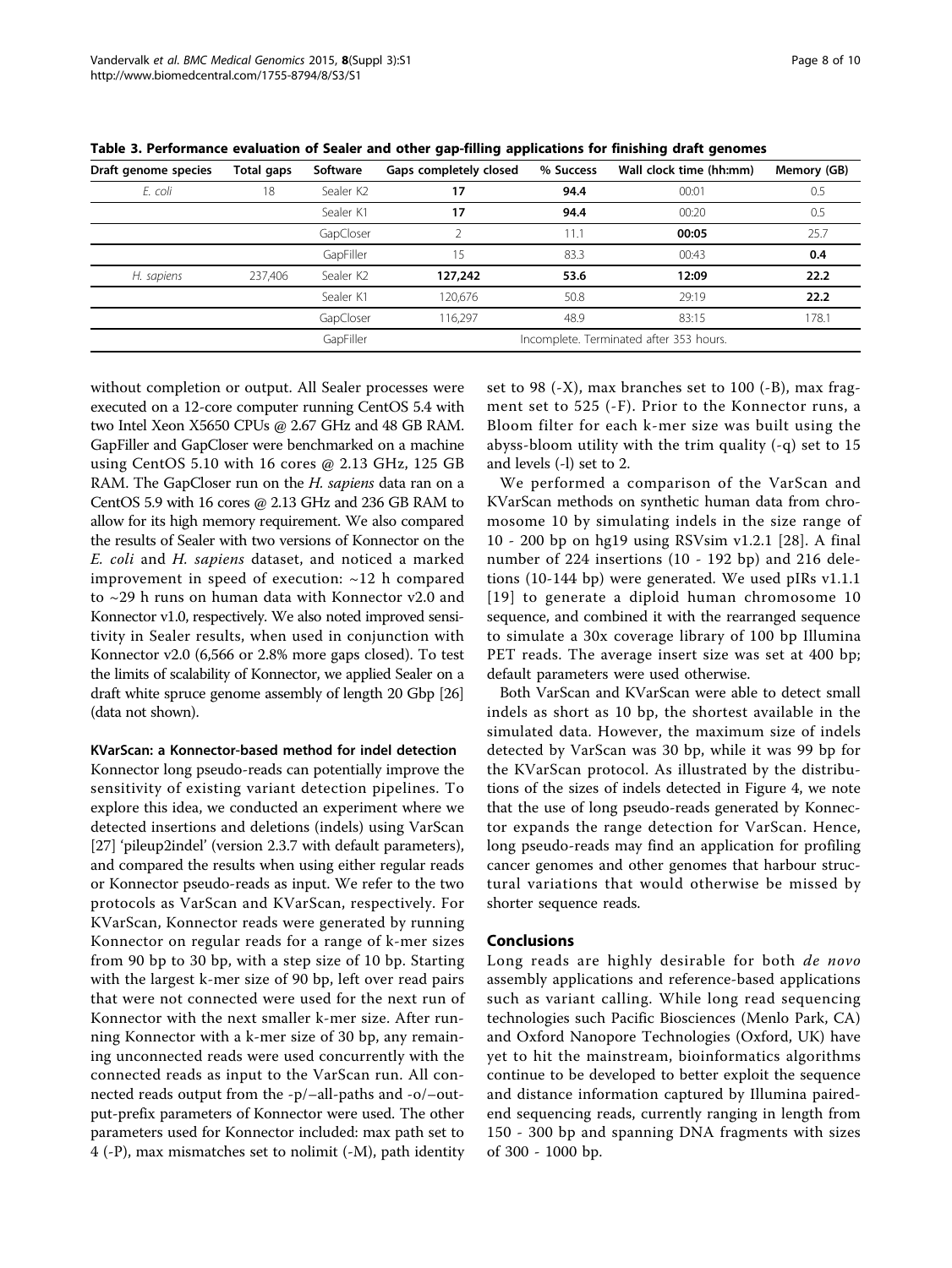<span id="page-8-0"></span>

In this paper we have presented Konnector v2.0, a tool for producing long "pseudo-reads" from Illumina paired-end libraries. While many tools exist to merge overlapping paired-end reads (e.g. [[6](#page-9-0),[7\]](#page-9-0)), our software addresses the more challenging problem of filling the sequencing gap between non-overlapping reads. Konnector accomplishes this by building a compact, Bloom filter based representation of a de Bruijn graph and performing a constrained path search between each pair of reads within the graph. Konnector v2.0 introduces a significant improvement to the algorithm by additionally extending sequences outwards within the de Bruijn graph, up to the point where such extensions are unambiguous. It also keeps the functionality of Konnector v1.0, as an option.

In a comparison of Konnector v2.0 against several similar tools, we have demonstrated that the software generates pseudo-reads with high accuracy, high yield, low memory usage, and fast run times. Owing to its use of a Bloom filter de Bruijn graph, Konnector was the only tool able to process 76x human sequencing data on a set of computing nodes with 48 GB of RAM, and was able to do so in under 24 hours.

While the long pseudo-read generating tools were all reported for their utility in *de novo* assembly applications in earlier studies [\[6-8\]](#page-9-0), we demonstrated the utility of our tool on two novel uses cases: assembly finishing and variant detection. With its scaling properties and broad applications, we think Konnector will be an enabling technology in many genomics studies.

# Availability and requirements

Project name: Konnector

Project home page: [http://www.bcgsc.ca/platform/](http://www.bcgsc.ca/platform/bioinfo/software/konnector) [bioinfo/software/konnector](http://www.bcgsc.ca/platform/bioinfo/software/konnector)

Source code for version in evaluated in paper: [https://](https://github.com/bcgsc/abyss/tree/konnector2-prerelease) [github.com/bcgsc/abyss/tree/konnector2-prerelease](https://github.com/bcgsc/abyss/tree/konnector2-prerelease)

Operating system(s): Unix

Programming language: C++

Other requirements: Boost graph library, Google sparsehash library is recommended

License: Free for academic use under the British Columbia Cancer Agency's academic license

Any restrictions to use by non-academics: Contact ibirol@bcgsc.ca for license

#### List of abbreviations used

ABySS: Assembly By Short Sequences; CABOG: Celera Assembler with the Best Overlap Graph; ELOPER: Elongation of Paired-end Reads; MaSuRCA: Maryland Super-Read Celera Assembler.

#### Competing interests

The authors declare that they have no competing interests.

#### Authors' contributions

BV implemented the search and extension algorithms for Konnector v2.0, and wrote descriptions of the algorithm and tools comparison. CY conducted analyses for the tools comparison and for Sealer. KR ran QUAST evaluations and other exploratory data analyses. ZX and RC did the analysis and writing for the KVarScan application. HM and JC provided improved Bloom filter algorithms and implementations. SDJ implemented the Bloom filter class and the de Bruijn graph interface for Konnector, and also implemented algorithmic improvements for the new version of Sealer. RLW did analysis and writing for the Sealer section, ran jobs for the tools comparison, and oversaw the planning and organization the paper. IB designed the algorithms for Konnector v2.0 and oversaw the development, evaluation, and manuscript preparation.

#### **Declarations**

The authors thank the funding organizations, Genome Canada, British Columbia Cancer Foundation, and Genome British Columbia for their partial support of the publication. Research reported in this publication was also partly supported by the National Human Genome Research Institute of the National Institutes of Health under Award Number R01HG007182. The content is solely the responsibility of the authors and does not necessarily represent the official views of the National Institutes of Health or other funding organizations.

This article has been published as part of BMC Medical Genomics Volume 8 Supplement 3, 2015: Selected articles from the IEE International Conference on Bioinformatics and Biomedicine (BIBM 2014): Medical Genomics. The full contents of the supplement are available online at [http://www.](http://www.biomedcentral.com/bmcmedgenomics/supplements/8/S3) [biomedcentral.com/bmcmedgenomics/supplements/8/S3](http://www.biomedcentral.com/bmcmedgenomics/supplements/8/S3).

#### Published: 23 September 2015

#### References

- 1. Vandervalk BP, Jackman SD, Raymond A, Mohamadi H, Yang C, Attali DA, Konnector : Connecting paired-end reads using a bloom filter de Bruijn graph. Bioinformatics and Biomedicine (BIBM) 2014 IEEE International Conference 2014.
- 2. Pevzner PA, Tang H, Waterman MS: An Eulerian path approach to DNA fragment assembly. Proceedings of the National Academy of Sciences of the United States of America 2001, 17:9748-53.
- 3. Bloom BH: Space/Time Tradeoffs in Hash Coding With Allowable Errors. Communications of the Acm 1970, 13(7):422, doi:10.1145/362686.362692.